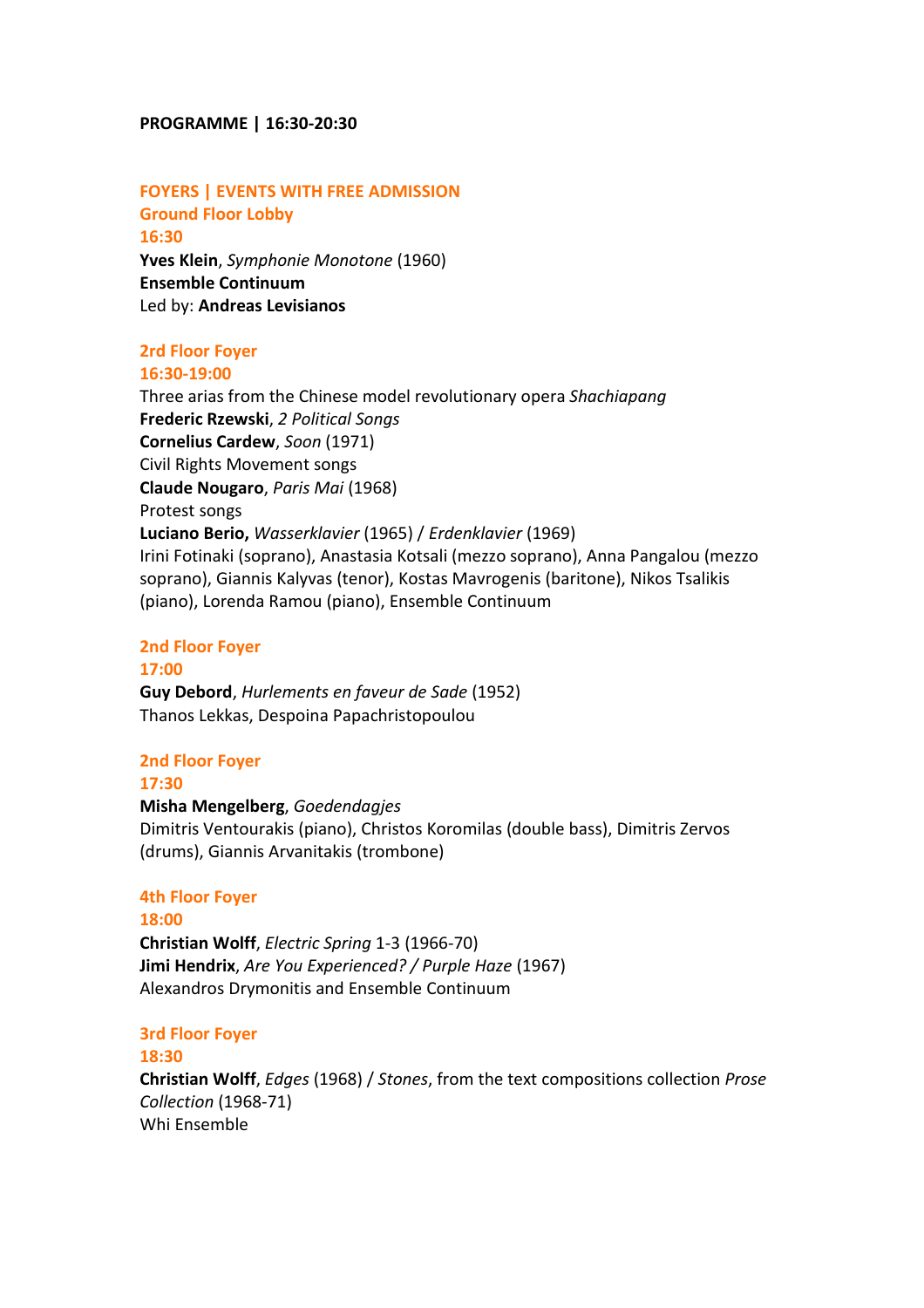#### **4th Floor Foyer 19:00**

**Bernard Heidsieck**, *Vaduz* (1974) **Eliane Radigue**, *face a-3* (1969) Ictus Ensemble

# **3rd Floor Foyer 19:30-20:00**

**Pierre Henry**, *Messe pour le temps présent* (1967) Carolina Apikian, Vassilis Skarmoutsos (dance)

#### **Ground Floor Lobby 20:00**

**Luis Andriessen**, *De Volharding* (1972) for piano and 9 wind instruments Beata Pincetic (piano), Guido De Flaviis, Ilia Samsonov, Stathis Mavromatis (saxophones), Spyros Arkoudis, Fanis Vernikos, Dimitris Gkogkas (trumpets), Spyros Vergis, George Kriberis, Andreas Kolpondinos (trombones)

# **UPPER STAGE | EVENTS WITH FREE ADMISSION**

**16:40-17:00 Luc Ferrari**, *Music Promenade* (1964/1969) Magnetic tape

# **17:00-17:30**

**Cornelius Cardew**, *The Great Learning,* Paragraph 6 (1968-71) Pallini Music High School Experimental Music Ensemble

# **17:30-18:00**

**Henry Pousseur**, *Échos II de Votre Faust* (1961-69) Ionian Festival Ensemble

# **18:00-18:30**

**Christian Wolff**, *Accompaniments* (1972) Christos Sakellaridis (piano)

### **18:30-19:00**

**Luciano Berio**, *O king* (1967) **Henri Pousseur**, *Mnemosyne II+I* (1968-69) Anna Pangalou (mezzo soprano) & Ionian Festival Ensemble

### **19:00-19:30**

19 splinters around **Iannis Xenakis**' *Herma* (1961) George Konstantinou (piano)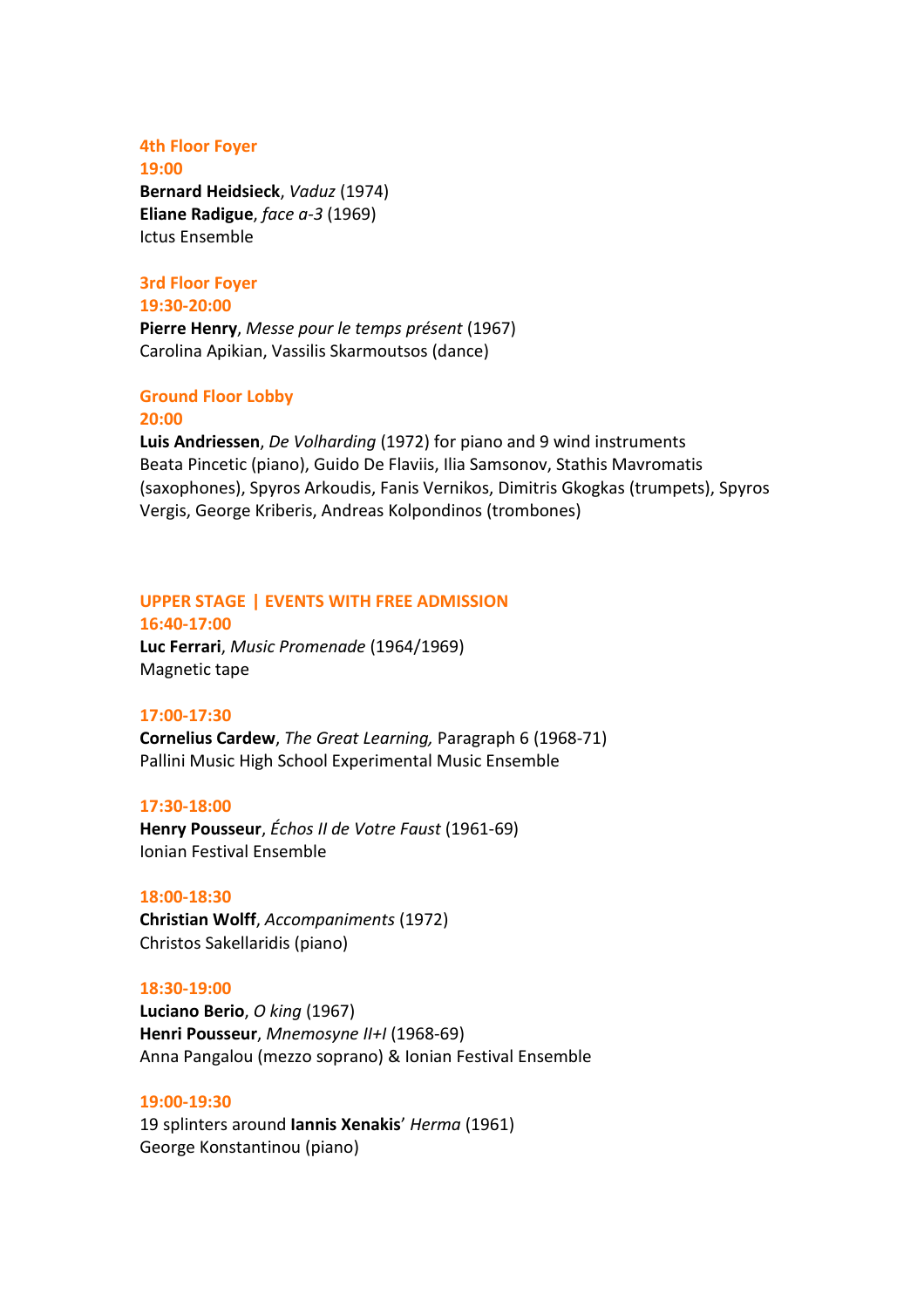#### **19:30-20:00**

**Pierre Boulez**, *Domaines* for Solo Clarinet (1968-69) Kostas Tzekos (clarinet)

#### **20:00-20:30**

**Terry Riley**, *Rainbow in Curved Air* (1967-68) Ictus Ensemble

### **MAIN STAGE| EVENTS WITH FREE ADMISSION**

**16:40-17:00** Sound collage with May 1968 material Magnetic tape

#### **17:00-17:30**

**Luis Andriessen**, *Worker's Union* (1975) Ictus Ensemble

#### **18:00-18:30**

**Luigi Nono**, *Contrapunto dialettico alla mente* (1968) Magnetic tape

#### **18:30-19:00**

**George Crumb**, *Black Angels* (1970) Iro Sira (violin), Franc Shestani (violin), Patrick Evans (viola), Alexandros Botinis (cello)

#### **19:00-19:30**

**Jani Christou**, *Praxis for 12* (1966) / *Epicycle* (1969) / *Anaparastasis Ι* (1968) Ensemble Continuum Led by: Thanos Lekkas, Andreas Levisianos

#### **19:30-20:00**

**Karlheinz Stockhausen**, from the text compositions collection *Aus den sieben Tagen* (1968): *Meeting Point* / *Night Music* / *Set Sail for the Sun* 6daEXIt

#### **20:00-20:30**

**John Cage**, *Lecture on the Weather* (1976) for speaker-vocalists, film (Luis Frangella) and prerecorded sounds (Maryanne Amacher)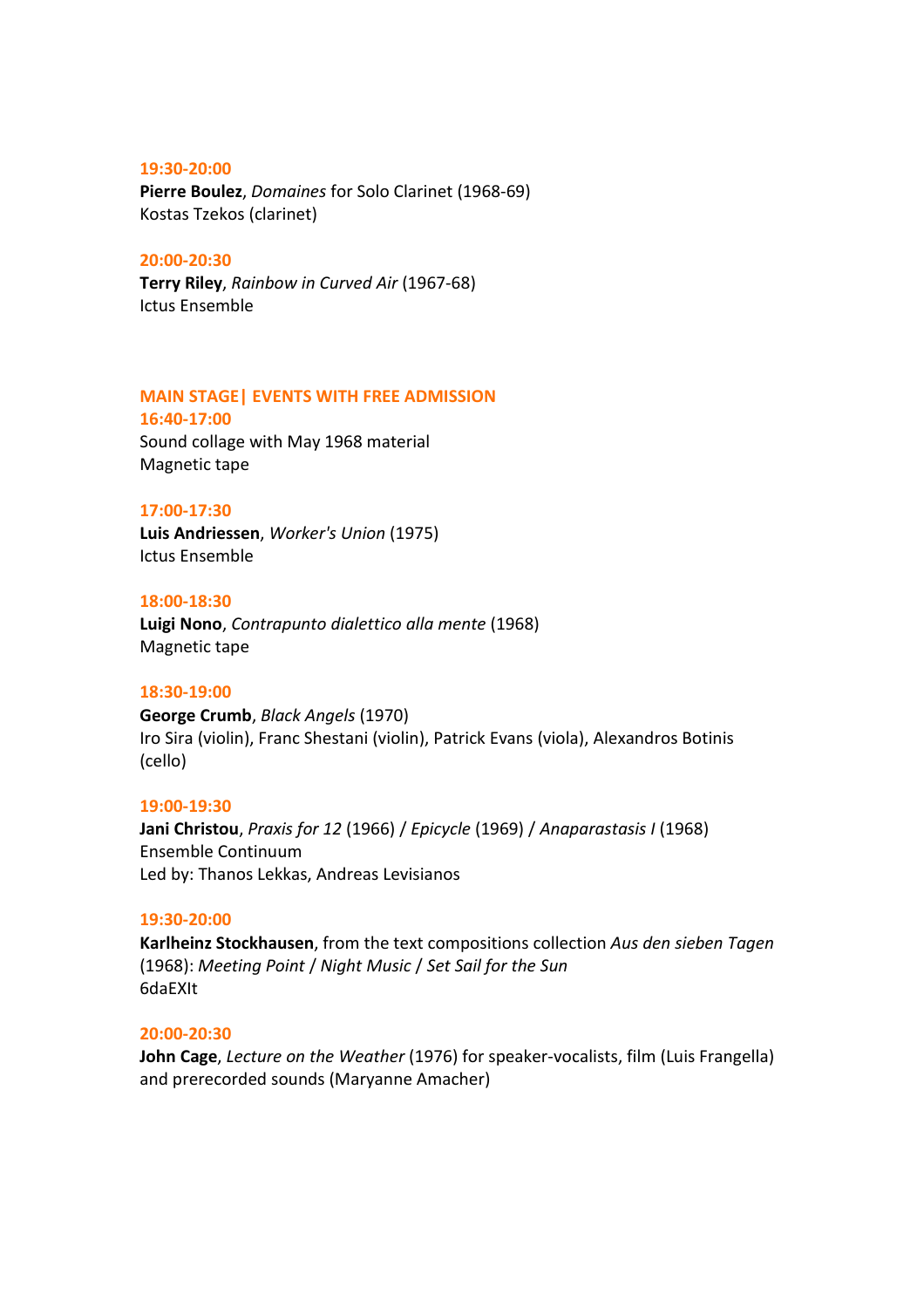# **PARALLEL EVENTS| EVENTS WITH FREE ADMISSION 16:30-20:30**

**All through the building:**

**Cornelius Cardew**, *The Great Learning*, Paragraph 7 και Paragraph 5 (1968-71) **John Cage**, *Circus On*, in a new version with May 1968 relevant material **Jani Christou**, *Epicycle* (1968)

### **From the loudspeakers**

Lettrist poetry by **Isidore Isou**, **François Dufrêne**, **Maurice Lemaître**, **Henri Chopin**

### **Ground Floor Lobby**

Screenings: *ΙΚΒ* by **Υves Klein**, *Hurlements* by **Guy Debord**, excerpts from **Mauricio Kagel & Dieter Schnebel's** *Solo* and newsreel

### **1st Floor Foyer**

Untitled Happening/Installation by **Provo**, Netherlands 1964

### **5th Floor Foyer**

Continuous screening of the films: *La dialectique peut-elle casser des briques ?* (1973) by **René Viénet** *The Invasion of Thunderbolt Pagoda* (1968) by **Ira Cohen** *Traité de Bave et d'eternité* (1951) by **Isidore Isou** *La Société du spectacle* (1973) by **Guy Debord** Newsreel collage

Audio excerpts from the books: **D.A.F. Marquis de Sade**, *La philosophie dans le boudoir* (1795, English title: *Philosophy in the Bedroom*) **Guy Debord**, *La Société du Spectacle* (1967, English title: *The Society of the Spectacle*) **Raoul Vaneigem**, *Traité de savoir-vivre à l'usage des jeunes générations* (1967, English title: *The Revolution of Everyday Life*) **Karl Marx**, *The Communist Manifesto* (1848)

# **MAIN STAGE CONCERT PROGRAMME | TICKETS 3-5 €**

#### **21:00**

**Iannis Xenakis**, *Kraanerg* (1969), for ensemble and magnetic tape Ensemble Continuum Led by: Andreas Levisianos Sound: Nikos Palamaris Visuals: Manos Arvanitakis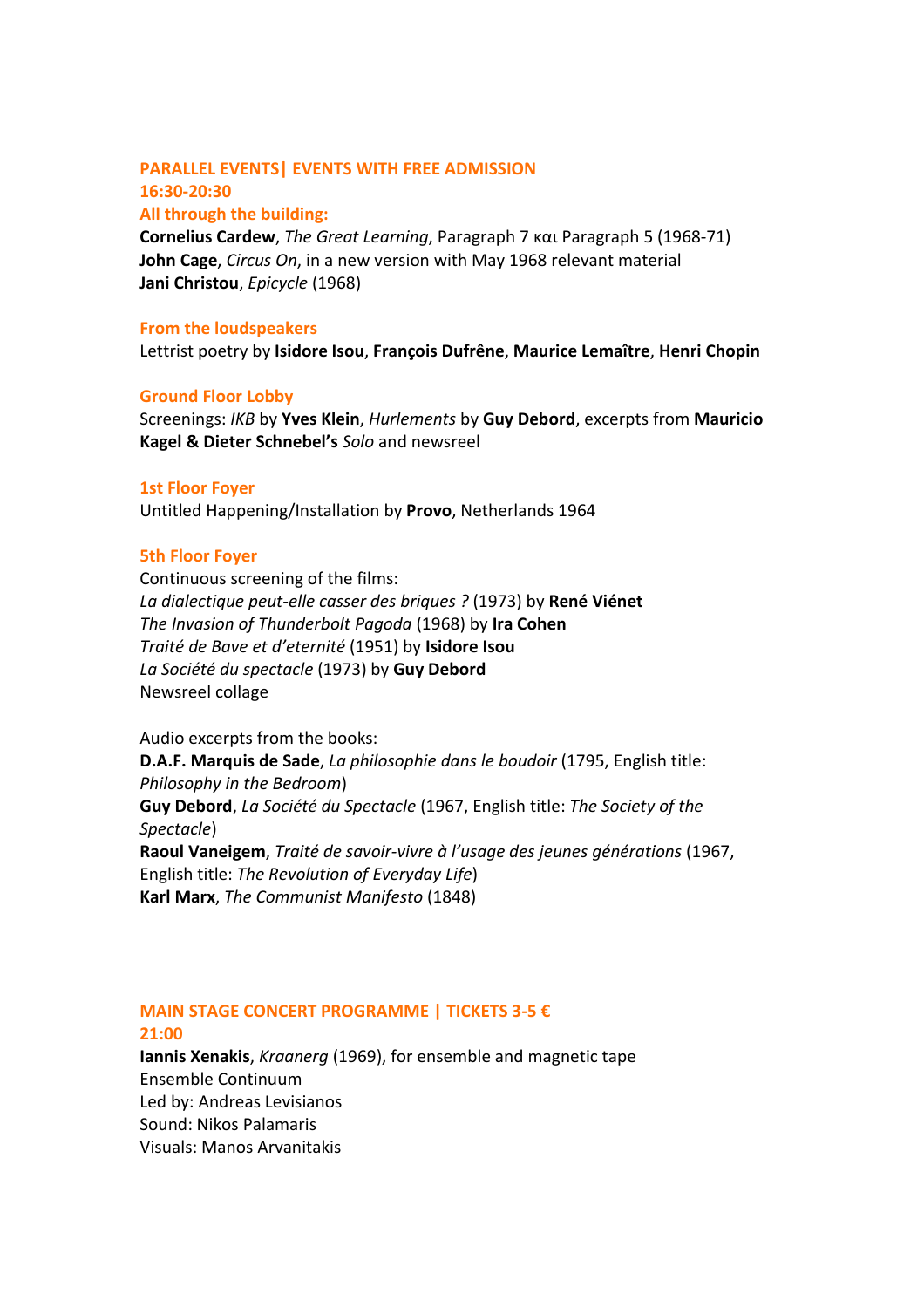# **6th Open Day Credits**

Concept, Arrangement, Museological & Directorial oversight, Realisations, Orchestrations, Adaptation & Organization: Anargyros Deniozos Musical direction Realisations: Andreas Levisianos Movement: Vasilis Skarmoutsos Videos and Lighting: Manos Arvanitakis, Elina Sfountouri Sound Design, Programming & Electronics: Nikos Palamaris, Orestis Papadopoulos Curated by: Sergios Sinanis, Tristan Beutter Organizational Oversight: Katerina Tsesmetzi, Valia Rassa Production Manager: Chara Mourla

# **With** (in alphabetical order)

Ana Chifu (flute), Patrick Evans (viola), Dorian Idrizi (violin), Nathalie Korniluk Sdralis (violin), Beata Pincetic (piano), Ilia Samsonov (saxophone), Frank Shestani (violin), Svetlana Sheveleva (violin), Carolina Apikian (dance), Manos Anagnostopoulos (electric-bass), Giannis Arvanitakis (trombone), Spyros Arkoudis (trumpet), Dimitris Ventourakis (piano), Manos Ventouras (horn), Spyros Vergis (trombone), Fanis Vernikos (trumpet), Dimitris Gkogkas (trumpet), Giannis Gounaris (horn), Alexandros Drymonitis (electric guitar), Dimitris Zervos (drums), Giannis Kalyvas (tenor), Charalampos Karasavvidis (violin), Marina Kolovou (cello), Andreas Kolpondinos (trombone), Christos Koromilas (double bass), Anastasia Kotsali (mezzo soprano), Chrysa Koutsaftaki (violin), George Kriberis (trombone), George Konstantinou (piano), Thanos Lekkas (performer), Kostas Mavrogenis (baritone), Stathis Mavromatis (saxophone), Alexandros Botinis (cello), Stephanos Nasos (piano), Dimitris Ntakovanos (bassoon), Anna Pagkalou (mezzo soprano), Charis Pazaroulas (dounle bass), Despoina Papachristopoulou (performer), Lorenda Ramou (piano), Christos Sakellaridis (piano), Giannis Samprovalakis (clarinet), Iro Sira (violin), Vasilis Skarmoutsos (dance), Zacharias Tarmpagkos (flute), Kostas Tzekos (clarinet), Eleutheria Togia (viola), Nikos Tsalikis (piano), Giannis Tselikas (oboe), Nikos Tsoukalas (double bass), Irini Fotinaki (soprano)

### **Ictus Εnsemble**

Tom De Cock, Dirk Descheemaeker, Gerrit Nulens, Jakob Van Cauwenberghe, Jean Luc Fafchamps, Jean Luc Plouvier, Alexandre Fostier

### **6daEXIt Improvisation Ensemble**

Odysseas Gallios, Giannis Dimitroudis, Lina Koukouli, Fotis Lazidis, Chrysi Parpara, Alexis Porfyriadis, Giorgos Cholopoulos

# **Whi Ensemble**

Fotini Kallianou, Vassiliki Nikolaou, Dimitris Papavasileiou, Alexis Porfiriadis, Konstantina Samakovli